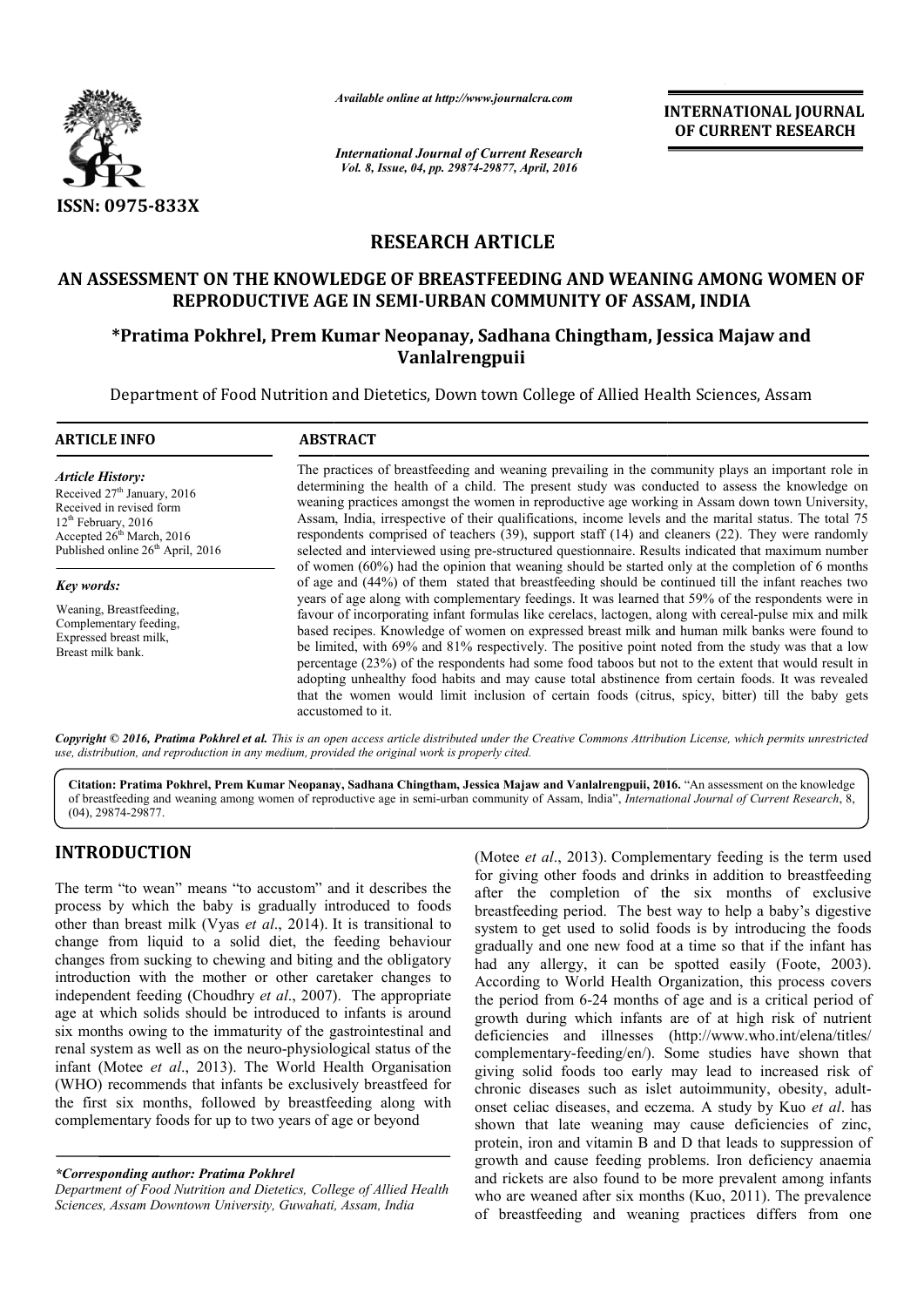country to another and from one society to another; this is of course due to existing cultural and religious beliefs, societal barriers like employment, length of maternity leave, inadequate breastfeeding knowledge, lack of familial and societal support and lack of guidance and support from health care professionals (WISH, 2006). Common weaning types practiced by the people at large includes ; Child-led or natural weaning, this occurs when the children wean themselves from the breast by becoming less interested in breast milk; Mother-led or planned weaning whereby the mother starts to give complementary foods without receiving cues from the infant that he is ready to stop breastfeeding; Sudden or abrupt weaning which occurs when there is prolonged unplanned separation of the mother and infant or severe maternal illness; Gradual weaning, this means that mothers can gradually substitute other kinds of nutrition, affection and attention to compensate for the loss of nursing; and Partial weaning which occurs when the baby still receives breast milk 1-2 times per day depending on the convenience of the mother while<br>receiving complementary foods (www.caringforkids. receiving complementary foods (www.caringforkids. cps.ca/.../weaning and http://pregnancy.about.com/od/ breastfeedinginfo/a/weaning.htm).

## **MATERIALS AND METHODS**

The present study was carried out among the teachers, support staff and cleaners of Assam down town University, Assam, India. The study was an endeavour to assess the knowledge about breastfeeding and weaning practices among the women of reproductive age. A total of 75 women were selected randomly irrespective of their designation and possession of a feeding child.

#### **Data Collection**

Data was collected personally by interviewing the subjects and filled accordingly in the interview schedule. Detailed information on background and socio-economic information, age of initiating weaning food, type of weaning recipe, knowledge on expressed breast milk and breast milk banks, frequency of preparation and feeding of weaning food was collected. Information on food taboos was also elicited.

## **RESULTS**

Results from the present study showed that the majority of the women (60%) were of the opinion that 6 month was the most appropriate age to introduce weaning food and 44% of the women were in favour of giving breast milk till 2 years. It was found that the percentage of women having knowledge about expressed beast milk and breast milk bank was very less 69.3% and 81.3% respectively. The study also revealed that cereal- pluses mix and milk based recipes were the common choice of women for their infants during weaning periods in their respective communities. From the study, it was noted that majority of the women (65%) were of the opinion that weaning food should be fed 1-3 times in a day which coordinates with their frequency of preparation in a day (1-3 times). This indicated that women had the concept of giving freshly prepared food. It was also noted that approximately 83% of the women thought that giving breast milk 1-5 times in a day

would be sufficient for their babies. It was good to know that only a miniscule number of women (23%) believed in food taboos that too were not to the extent of abstinence from the foods that were believed to cause health problems.

| Age of initiation of weaning foods $(n=75)$<br>4 months<br>10<br>13.33<br>After 6 months<br>45<br>60<br>1 year<br>10<br>13.33<br>10<br>13.33<br>9 months<br>Age of stopping breast milk(n=75)<br>9<br>6 months<br>12<br>Till weaning is introduced<br>13<br>17.33<br>33<br>2 years<br>44<br>As long as he/ she wants<br>19<br>25.34<br>No idea<br>$\mathbf{1}$<br>1.33<br>Force feeding the baby( $n = 75$ )<br>Yes<br>36<br>48<br>No.<br>52<br>39<br>Number of weaning meals per day( $n=75$ )<br>49<br>1-3 times<br>65.34<br>19<br>25.33<br>4-6 times<br>7 times and above<br>4<br>5.33<br>3<br>No idea<br>4<br>Inclusion of infant formula during<br>weaning( $n=75$ )<br>44<br>Yes<br>58.67<br>No.<br>19<br>25.33<br>12<br>Rarely<br>16<br>Number of breastfeeding per day among<br>women $(n=75)$<br>1-3 times<br>31<br>41.33<br>31<br>4-5 times<br>41.33<br>3<br>6-9 times<br>4<br>10<br>No idea<br>13.34<br>Types of weaning foods<br>Cereals with milk<br>30<br>20.84<br>Cereals with fish<br>1<br>0.69<br>Cereals + pluses + vegetables<br>43<br>29.87<br>22<br>Commercial foods<br>15.28<br>21<br>Fruits<br>14.59<br>Vegetables<br>20<br>13.89<br>2<br>1.38<br>Egg<br>Adults foods<br>1<br>0.69<br>4<br>2.77<br>Miscellaneous<br>Knowledge about expressed milk among<br>women $(n=75)$<br>Yes<br>23<br>30.67<br>52<br>No<br>69.33<br>Number of preparation of weaning food in<br>a day $(n=75)$<br>42<br>56<br>1-3 times<br>4-6 times<br>14<br>18.67<br>Each time during feed<br>17<br>22.67<br>No idea<br>2<br>2.66<br>Knowledge about breast milk bank among<br>women $(n=75)$<br>Yes<br>14<br>18.67<br>61<br>N <sub>0</sub><br>81.33<br>Food beliefs/taboos during weaning<br>$period(n=75)$<br>Yes<br>22.67<br>17<br>No.<br>53<br>70.67 | Characteristics | Frequency | Percentage (%) |
|--------------------------------------------------------------------------------------------------------------------------------------------------------------------------------------------------------------------------------------------------------------------------------------------------------------------------------------------------------------------------------------------------------------------------------------------------------------------------------------------------------------------------------------------------------------------------------------------------------------------------------------------------------------------------------------------------------------------------------------------------------------------------------------------------------------------------------------------------------------------------------------------------------------------------------------------------------------------------------------------------------------------------------------------------------------------------------------------------------------------------------------------------------------------------------------------------------------------------------------------------------------------------------------------------------------------------------------------------------------------------------------------------------------------------------------------------------------------------------------------------------------------------------------------------------------------------------------------------------------------------------------------------------------------------------------------------------------------------------------------------------|-----------------|-----------|----------------|
|                                                                                                                                                                                                                                                                                                                                                                                                                                                                                                                                                                                                                                                                                                                                                                                                                                                                                                                                                                                                                                                                                                                                                                                                                                                                                                                                                                                                                                                                                                                                                                                                                                                                                                                                                        |                 |           |                |
|                                                                                                                                                                                                                                                                                                                                                                                                                                                                                                                                                                                                                                                                                                                                                                                                                                                                                                                                                                                                                                                                                                                                                                                                                                                                                                                                                                                                                                                                                                                                                                                                                                                                                                                                                        |                 |           |                |
|                                                                                                                                                                                                                                                                                                                                                                                                                                                                                                                                                                                                                                                                                                                                                                                                                                                                                                                                                                                                                                                                                                                                                                                                                                                                                                                                                                                                                                                                                                                                                                                                                                                                                                                                                        |                 |           |                |
|                                                                                                                                                                                                                                                                                                                                                                                                                                                                                                                                                                                                                                                                                                                                                                                                                                                                                                                                                                                                                                                                                                                                                                                                                                                                                                                                                                                                                                                                                                                                                                                                                                                                                                                                                        |                 |           |                |
|                                                                                                                                                                                                                                                                                                                                                                                                                                                                                                                                                                                                                                                                                                                                                                                                                                                                                                                                                                                                                                                                                                                                                                                                                                                                                                                                                                                                                                                                                                                                                                                                                                                                                                                                                        |                 |           |                |
|                                                                                                                                                                                                                                                                                                                                                                                                                                                                                                                                                                                                                                                                                                                                                                                                                                                                                                                                                                                                                                                                                                                                                                                                                                                                                                                                                                                                                                                                                                                                                                                                                                                                                                                                                        |                 |           |                |
|                                                                                                                                                                                                                                                                                                                                                                                                                                                                                                                                                                                                                                                                                                                                                                                                                                                                                                                                                                                                                                                                                                                                                                                                                                                                                                                                                                                                                                                                                                                                                                                                                                                                                                                                                        |                 |           |                |
|                                                                                                                                                                                                                                                                                                                                                                                                                                                                                                                                                                                                                                                                                                                                                                                                                                                                                                                                                                                                                                                                                                                                                                                                                                                                                                                                                                                                                                                                                                                                                                                                                                                                                                                                                        |                 |           |                |
|                                                                                                                                                                                                                                                                                                                                                                                                                                                                                                                                                                                                                                                                                                                                                                                                                                                                                                                                                                                                                                                                                                                                                                                                                                                                                                                                                                                                                                                                                                                                                                                                                                                                                                                                                        |                 |           |                |
|                                                                                                                                                                                                                                                                                                                                                                                                                                                                                                                                                                                                                                                                                                                                                                                                                                                                                                                                                                                                                                                                                                                                                                                                                                                                                                                                                                                                                                                                                                                                                                                                                                                                                                                                                        |                 |           |                |
|                                                                                                                                                                                                                                                                                                                                                                                                                                                                                                                                                                                                                                                                                                                                                                                                                                                                                                                                                                                                                                                                                                                                                                                                                                                                                                                                                                                                                                                                                                                                                                                                                                                                                                                                                        |                 |           |                |
|                                                                                                                                                                                                                                                                                                                                                                                                                                                                                                                                                                                                                                                                                                                                                                                                                                                                                                                                                                                                                                                                                                                                                                                                                                                                                                                                                                                                                                                                                                                                                                                                                                                                                                                                                        |                 |           |                |
|                                                                                                                                                                                                                                                                                                                                                                                                                                                                                                                                                                                                                                                                                                                                                                                                                                                                                                                                                                                                                                                                                                                                                                                                                                                                                                                                                                                                                                                                                                                                                                                                                                                                                                                                                        |                 |           |                |
|                                                                                                                                                                                                                                                                                                                                                                                                                                                                                                                                                                                                                                                                                                                                                                                                                                                                                                                                                                                                                                                                                                                                                                                                                                                                                                                                                                                                                                                                                                                                                                                                                                                                                                                                                        |                 |           |                |
|                                                                                                                                                                                                                                                                                                                                                                                                                                                                                                                                                                                                                                                                                                                                                                                                                                                                                                                                                                                                                                                                                                                                                                                                                                                                                                                                                                                                                                                                                                                                                                                                                                                                                                                                                        |                 |           |                |
|                                                                                                                                                                                                                                                                                                                                                                                                                                                                                                                                                                                                                                                                                                                                                                                                                                                                                                                                                                                                                                                                                                                                                                                                                                                                                                                                                                                                                                                                                                                                                                                                                                                                                                                                                        |                 |           |                |
|                                                                                                                                                                                                                                                                                                                                                                                                                                                                                                                                                                                                                                                                                                                                                                                                                                                                                                                                                                                                                                                                                                                                                                                                                                                                                                                                                                                                                                                                                                                                                                                                                                                                                                                                                        |                 |           |                |
|                                                                                                                                                                                                                                                                                                                                                                                                                                                                                                                                                                                                                                                                                                                                                                                                                                                                                                                                                                                                                                                                                                                                                                                                                                                                                                                                                                                                                                                                                                                                                                                                                                                                                                                                                        |                 |           |                |
|                                                                                                                                                                                                                                                                                                                                                                                                                                                                                                                                                                                                                                                                                                                                                                                                                                                                                                                                                                                                                                                                                                                                                                                                                                                                                                                                                                                                                                                                                                                                                                                                                                                                                                                                                        |                 |           |                |
|                                                                                                                                                                                                                                                                                                                                                                                                                                                                                                                                                                                                                                                                                                                                                                                                                                                                                                                                                                                                                                                                                                                                                                                                                                                                                                                                                                                                                                                                                                                                                                                                                                                                                                                                                        |                 |           |                |
|                                                                                                                                                                                                                                                                                                                                                                                                                                                                                                                                                                                                                                                                                                                                                                                                                                                                                                                                                                                                                                                                                                                                                                                                                                                                                                                                                                                                                                                                                                                                                                                                                                                                                                                                                        |                 |           |                |
|                                                                                                                                                                                                                                                                                                                                                                                                                                                                                                                                                                                                                                                                                                                                                                                                                                                                                                                                                                                                                                                                                                                                                                                                                                                                                                                                                                                                                                                                                                                                                                                                                                                                                                                                                        |                 |           |                |
|                                                                                                                                                                                                                                                                                                                                                                                                                                                                                                                                                                                                                                                                                                                                                                                                                                                                                                                                                                                                                                                                                                                                                                                                                                                                                                                                                                                                                                                                                                                                                                                                                                                                                                                                                        |                 |           |                |
|                                                                                                                                                                                                                                                                                                                                                                                                                                                                                                                                                                                                                                                                                                                                                                                                                                                                                                                                                                                                                                                                                                                                                                                                                                                                                                                                                                                                                                                                                                                                                                                                                                                                                                                                                        |                 |           |                |
|                                                                                                                                                                                                                                                                                                                                                                                                                                                                                                                                                                                                                                                                                                                                                                                                                                                                                                                                                                                                                                                                                                                                                                                                                                                                                                                                                                                                                                                                                                                                                                                                                                                                                                                                                        |                 |           |                |
|                                                                                                                                                                                                                                                                                                                                                                                                                                                                                                                                                                                                                                                                                                                                                                                                                                                                                                                                                                                                                                                                                                                                                                                                                                                                                                                                                                                                                                                                                                                                                                                                                                                                                                                                                        |                 |           |                |
|                                                                                                                                                                                                                                                                                                                                                                                                                                                                                                                                                                                                                                                                                                                                                                                                                                                                                                                                                                                                                                                                                                                                                                                                                                                                                                                                                                                                                                                                                                                                                                                                                                                                                                                                                        |                 |           |                |
|                                                                                                                                                                                                                                                                                                                                                                                                                                                                                                                                                                                                                                                                                                                                                                                                                                                                                                                                                                                                                                                                                                                                                                                                                                                                                                                                                                                                                                                                                                                                                                                                                                                                                                                                                        |                 |           |                |
|                                                                                                                                                                                                                                                                                                                                                                                                                                                                                                                                                                                                                                                                                                                                                                                                                                                                                                                                                                                                                                                                                                                                                                                                                                                                                                                                                                                                                                                                                                                                                                                                                                                                                                                                                        |                 |           |                |
|                                                                                                                                                                                                                                                                                                                                                                                                                                                                                                                                                                                                                                                                                                                                                                                                                                                                                                                                                                                                                                                                                                                                                                                                                                                                                                                                                                                                                                                                                                                                                                                                                                                                                                                                                        |                 |           |                |
|                                                                                                                                                                                                                                                                                                                                                                                                                                                                                                                                                                                                                                                                                                                                                                                                                                                                                                                                                                                                                                                                                                                                                                                                                                                                                                                                                                                                                                                                                                                                                                                                                                                                                                                                                        |                 |           |                |
|                                                                                                                                                                                                                                                                                                                                                                                                                                                                                                                                                                                                                                                                                                                                                                                                                                                                                                                                                                                                                                                                                                                                                                                                                                                                                                                                                                                                                                                                                                                                                                                                                                                                                                                                                        |                 |           |                |
|                                                                                                                                                                                                                                                                                                                                                                                                                                                                                                                                                                                                                                                                                                                                                                                                                                                                                                                                                                                                                                                                                                                                                                                                                                                                                                                                                                                                                                                                                                                                                                                                                                                                                                                                                        |                 |           |                |
|                                                                                                                                                                                                                                                                                                                                                                                                                                                                                                                                                                                                                                                                                                                                                                                                                                                                                                                                                                                                                                                                                                                                                                                                                                                                                                                                                                                                                                                                                                                                                                                                                                                                                                                                                        |                 |           |                |
|                                                                                                                                                                                                                                                                                                                                                                                                                                                                                                                                                                                                                                                                                                                                                                                                                                                                                                                                                                                                                                                                                                                                                                                                                                                                                                                                                                                                                                                                                                                                                                                                                                                                                                                                                        |                 |           |                |
|                                                                                                                                                                                                                                                                                                                                                                                                                                                                                                                                                                                                                                                                                                                                                                                                                                                                                                                                                                                                                                                                                                                                                                                                                                                                                                                                                                                                                                                                                                                                                                                                                                                                                                                                                        |                 |           |                |
|                                                                                                                                                                                                                                                                                                                                                                                                                                                                                                                                                                                                                                                                                                                                                                                                                                                                                                                                                                                                                                                                                                                                                                                                                                                                                                                                                                                                                                                                                                                                                                                                                                                                                                                                                        |                 |           |                |
|                                                                                                                                                                                                                                                                                                                                                                                                                                                                                                                                                                                                                                                                                                                                                                                                                                                                                                                                                                                                                                                                                                                                                                                                                                                                                                                                                                                                                                                                                                                                                                                                                                                                                                                                                        |                 |           |                |
|                                                                                                                                                                                                                                                                                                                                                                                                                                                                                                                                                                                                                                                                                                                                                                                                                                                                                                                                                                                                                                                                                                                                                                                                                                                                                                                                                                                                                                                                                                                                                                                                                                                                                                                                                        |                 |           |                |
|                                                                                                                                                                                                                                                                                                                                                                                                                                                                                                                                                                                                                                                                                                                                                                                                                                                                                                                                                                                                                                                                                                                                                                                                                                                                                                                                                                                                                                                                                                                                                                                                                                                                                                                                                        |                 |           |                |
|                                                                                                                                                                                                                                                                                                                                                                                                                                                                                                                                                                                                                                                                                                                                                                                                                                                                                                                                                                                                                                                                                                                                                                                                                                                                                                                                                                                                                                                                                                                                                                                                                                                                                                                                                        |                 |           |                |
|                                                                                                                                                                                                                                                                                                                                                                                                                                                                                                                                                                                                                                                                                                                                                                                                                                                                                                                                                                                                                                                                                                                                                                                                                                                                                                                                                                                                                                                                                                                                                                                                                                                                                                                                                        |                 |           |                |
|                                                                                                                                                                                                                                                                                                                                                                                                                                                                                                                                                                                                                                                                                                                                                                                                                                                                                                                                                                                                                                                                                                                                                                                                                                                                                                                                                                                                                                                                                                                                                                                                                                                                                                                                                        |                 |           |                |
|                                                                                                                                                                                                                                                                                                                                                                                                                                                                                                                                                                                                                                                                                                                                                                                                                                                                                                                                                                                                                                                                                                                                                                                                                                                                                                                                                                                                                                                                                                                                                                                                                                                                                                                                                        |                 |           |                |
|                                                                                                                                                                                                                                                                                                                                                                                                                                                                                                                                                                                                                                                                                                                                                                                                                                                                                                                                                                                                                                                                                                                                                                                                                                                                                                                                                                                                                                                                                                                                                                                                                                                                                                                                                        |                 |           |                |
|                                                                                                                                                                                                                                                                                                                                                                                                                                                                                                                                                                                                                                                                                                                                                                                                                                                                                                                                                                                                                                                                                                                                                                                                                                                                                                                                                                                                                                                                                                                                                                                                                                                                                                                                                        |                 |           |                |
|                                                                                                                                                                                                                                                                                                                                                                                                                                                                                                                                                                                                                                                                                                                                                                                                                                                                                                                                                                                                                                                                                                                                                                                                                                                                                                                                                                                                                                                                                                                                                                                                                                                                                                                                                        |                 |           |                |
|                                                                                                                                                                                                                                                                                                                                                                                                                                                                                                                                                                                                                                                                                                                                                                                                                                                                                                                                                                                                                                                                                                                                                                                                                                                                                                                                                                                                                                                                                                                                                                                                                                                                                                                                                        |                 |           |                |
|                                                                                                                                                                                                                                                                                                                                                                                                                                                                                                                                                                                                                                                                                                                                                                                                                                                                                                                                                                                                                                                                                                                                                                                                                                                                                                                                                                                                                                                                                                                                                                                                                                                                                                                                                        |                 |           |                |
|                                                                                                                                                                                                                                                                                                                                                                                                                                                                                                                                                                                                                                                                                                                                                                                                                                                                                                                                                                                                                                                                                                                                                                                                                                                                                                                                                                                                                                                                                                                                                                                                                                                                                                                                                        |                 |           |                |
|                                                                                                                                                                                                                                                                                                                                                                                                                                                                                                                                                                                                                                                                                                                                                                                                                                                                                                                                                                                                                                                                                                                                                                                                                                                                                                                                                                                                                                                                                                                                                                                                                                                                                                                                                        |                 |           |                |
|                                                                                                                                                                                                                                                                                                                                                                                                                                                                                                                                                                                                                                                                                                                                                                                                                                                                                                                                                                                                                                                                                                                                                                                                                                                                                                                                                                                                                                                                                                                                                                                                                                                                                                                                                        |                 |           |                |
|                                                                                                                                                                                                                                                                                                                                                                                                                                                                                                                                                                                                                                                                                                                                                                                                                                                                                                                                                                                                                                                                                                                                                                                                                                                                                                                                                                                                                                                                                                                                                                                                                                                                                                                                                        |                 |           |                |
|                                                                                                                                                                                                                                                                                                                                                                                                                                                                                                                                                                                                                                                                                                                                                                                                                                                                                                                                                                                                                                                                                                                                                                                                                                                                                                                                                                                                                                                                                                                                                                                                                                                                                                                                                        |                 |           |                |
|                                                                                                                                                                                                                                                                                                                                                                                                                                                                                                                                                                                                                                                                                                                                                                                                                                                                                                                                                                                                                                                                                                                                                                                                                                                                                                                                                                                                                                                                                                                                                                                                                                                                                                                                                        |                 |           |                |
|                                                                                                                                                                                                                                                                                                                                                                                                                                                                                                                                                                                                                                                                                                                                                                                                                                                                                                                                                                                                                                                                                                                                                                                                                                                                                                                                                                                                                                                                                                                                                                                                                                                                                                                                                        |                 |           |                |
|                                                                                                                                                                                                                                                                                                                                                                                                                                                                                                                                                                                                                                                                                                                                                                                                                                                                                                                                                                                                                                                                                                                                                                                                                                                                                                                                                                                                                                                                                                                                                                                                                                                                                                                                                        |                 |           |                |
|                                                                                                                                                                                                                                                                                                                                                                                                                                                                                                                                                                                                                                                                                                                                                                                                                                                                                                                                                                                                                                                                                                                                                                                                                                                                                                                                                                                                                                                                                                                                                                                                                                                                                                                                                        | No idea         | 5         | 6.66           |

## **DISCUSSION**

Breast milk alone is not sufficient to satisfy the nutritional needs to sustain optimal growth beyond six months. (Vaahtera *et al*., 2001) The above table reveals that 60% of the women had proper knowledge on initiation of weaning food at the right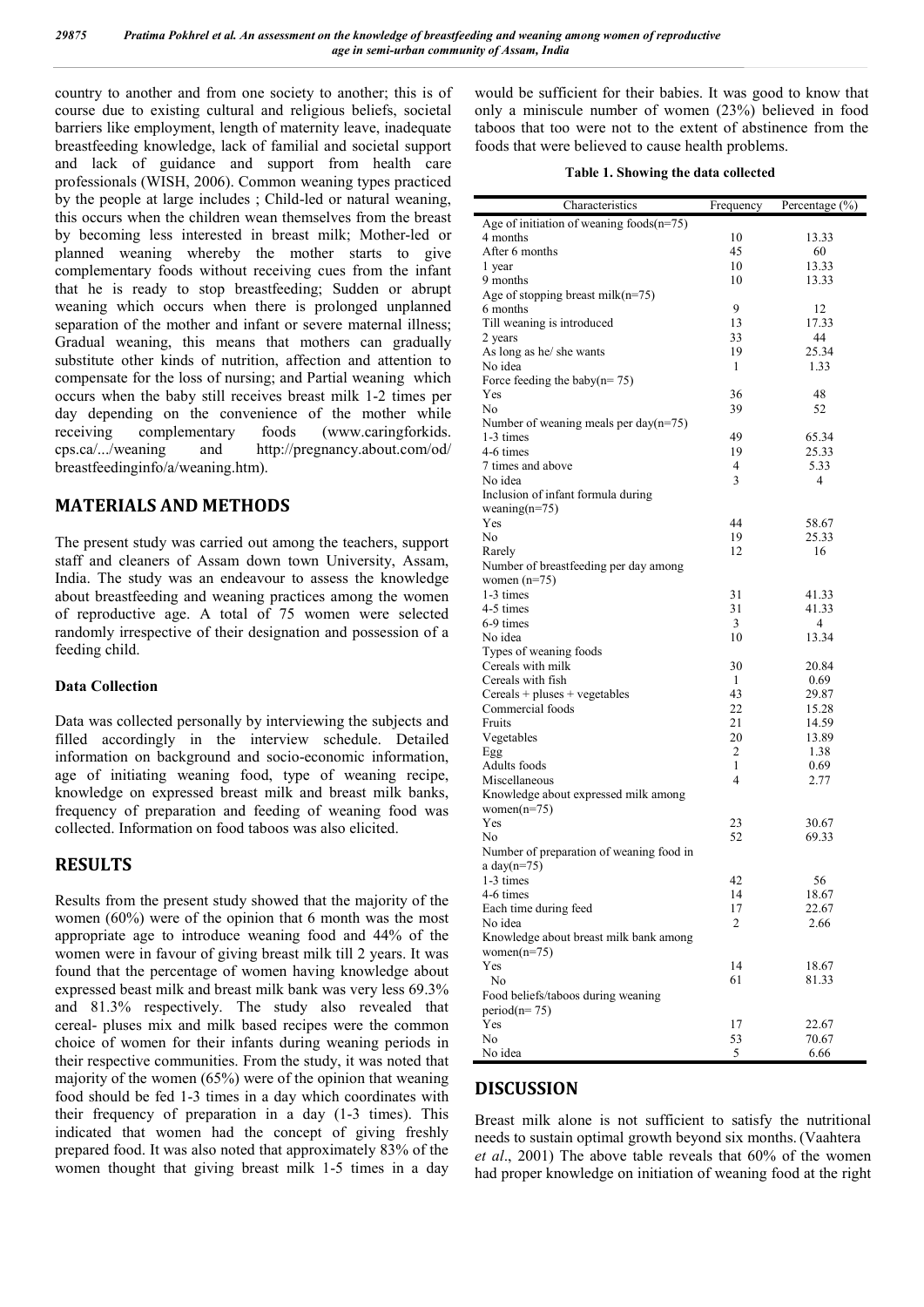age. The World Health Organisation recommends that infants should start receiving complementary foods at 6 months of age in addition to breast milk (World Health Organisation, 2016). From the above table it can be interpreted that majority of the women (44%) were of the opinion that they should stop feeding breast milk when the baby reaches 2 years of age. Breast feeding should be continued for a minimum of 2 years and beyond depending on the choice of mother and the baby. Even during the second year of life, the frequency of breastfeeding should be 4-6 times in 24 hours, including night feeds (www.indianpediatrics,net/dec-995-1004.htm). It can be interpreted from the table above that 48% of the women out of the 75 respondents believed that infants and toddlers should be forced to eat if they refuse while feeding. However, the majority of the women (52%) were not in favour of forceful feeding to their kids, as they believed that if kids were pressured to eat, they would dislike the food more. In general, people come to like food less if they are forced to eat it. Kids who were more pressured to eat actually consume fewer fruits and vegetables and more unhealthful foods and snacks (Brown, 2008). It is the recommendation of the World Health Organisation that infants of 6 months of age should start receiving complementary food in addition to breast milk, initially 2-3 times a day between 6-8 months, 3-4 times between 9-11 months and 12-24 months with additional nutritious snacks offered 1-2 times per day, as desired (www.who.int/nutrition/topics/complementary\_feeding/en/). The data depicted from the above table revealed that 49% of

the women believed that giving weaning meals 1-3 times per day would be good for their baby while 4% had no idea.

From the above table, it can be concluded that 58.66% of the women were in favour of including infant formulas during weaning period. However, researches show that compared to formula fed babies, children who are breastfed are more protected from diseases including allergies and infection and are less likely to become obese or diabetic (http://pediatrics.aapublications.org/content/129/3/e827.full#co ntent-block). The American Academy of Paediatrics and World Health Organization as recommended exclusive breastfeeding for the first 6 months after birth and followed by breast feeding along with complementary foods for up to 2 years of age or beyond. During the initial phase of weaning between 4-6 months, baby need to be breast fed quite often around 4-5 times in 24 hours as they are in the transitional phase from liquids to solids but can be gradually decreased to 1-2 feeds a day once the infants are fully accustomed to complementary foods or completely weaned (Bonyata *et al*., 2016). It can depicted from the above table that 41% of the women would breast fed their child 1-3 times in 24 hours, and 14% of the subjects were lacking the knowledge on the number of feed to be given in 24 hours. The above table revealed that the most common weaning food choices by the women for the infants were cereal- pulse- vegetable based like khichdi or porridge (29.8%) followed by cereal- milk based like rice pudding (20.8%). Also commercial foods like infant formula 15.7%), fruits based like fruits puree (14.58%) and vegetable based like soups (13.88%) were the other choices responded by the women. In addition, it was good to learn that very low percentage of women would prefer cereal- fish based, egg and adult foods as weaning food. It is acceptable to add small

volume of cow's milk to complementary food but it should not be used as the main drink before 12 months (Gunnarsson *et al*., 2004). Low intake of vegetables, fruits could also contribute to anaemia and constipation. Introducing new tastes with addition of vegetables and fruits will expose the baby to healthy eating practices (ESPGHAN, 2008).

Mothers need to know how to express their milk so that they can continue to feed their babies and keep up their milk supply if they are separated from their baby (WHO, 2009). However, in the present study it was seen that the knowledge about the benefits and technique of expressed breast milk was very low, only 30% of the respondents were found to be equipped with the concept of expressed milk, whereas the majority of the women (70%) were lacking the knowledge on expressed breast milk. Taking into account the increasing proportion of working mothers, this is a very essential element which needs to be taught to the expectant and post natal mothers by health care workers (WHO, 2009). The World Health Organization recommends that complementary foods should be served to the babies immediately after preparation and if to be stored, proper safe handling and good hygiene must be maintained (Kathryn Dewey, 2001). It was observed from the study that 56% of the women practice immediate serving of prepared weaning food. It can be depicted from the above table that the maximum number of women (81%) were found unaware about the knowledge on human milk banks and only 19% of them were found having a vague concept on the breast milk banks. Keeping in mind that the majority of the respondents were working, it is of utmost importance to educate them on the availability and the uses of milk banks. In order to ensure that all the newborns are breastfed, the World Health Organization recommends babies who cannot receive breast milk from their own mothers should receive breast milk from another mother (donor milk) as another option (Coutsoudis, 2011). India has a lot of myths and food beliefs existed among mothers related to complementary feeding. (PCI, 2010) However, it was good to learn that high percentage of women (70.66%) didn't have any taboos/ beliefs related to weaning.

#### **Conclusion**

The result from the study showed that women had adequate knowledge on the introduction of weaning food, weaning practices and exclusive breastfeeding. Most women had little knowledge about expressed milk and breast milk banks. A variety of weaning foods were preferred by many women and very less women had taboos and beliefs related to weaning.

#### **Recommendations**

There is a need to educate adolescent girls and women employees within the reproductive age on issues like exclusive breastfeeding, weaning foods and their relationship to health of a child. Public Health Department also need to strengthen mass education programmes on importance of expressed breast milk and human milk banks and their relationship in promoting exclusive breastfeeding. This will in turn help to initiate weaning at appropriate age as recommended by World Health Organization. Government and the policy makers also need to extend the duration of current maternity leave which will aid in